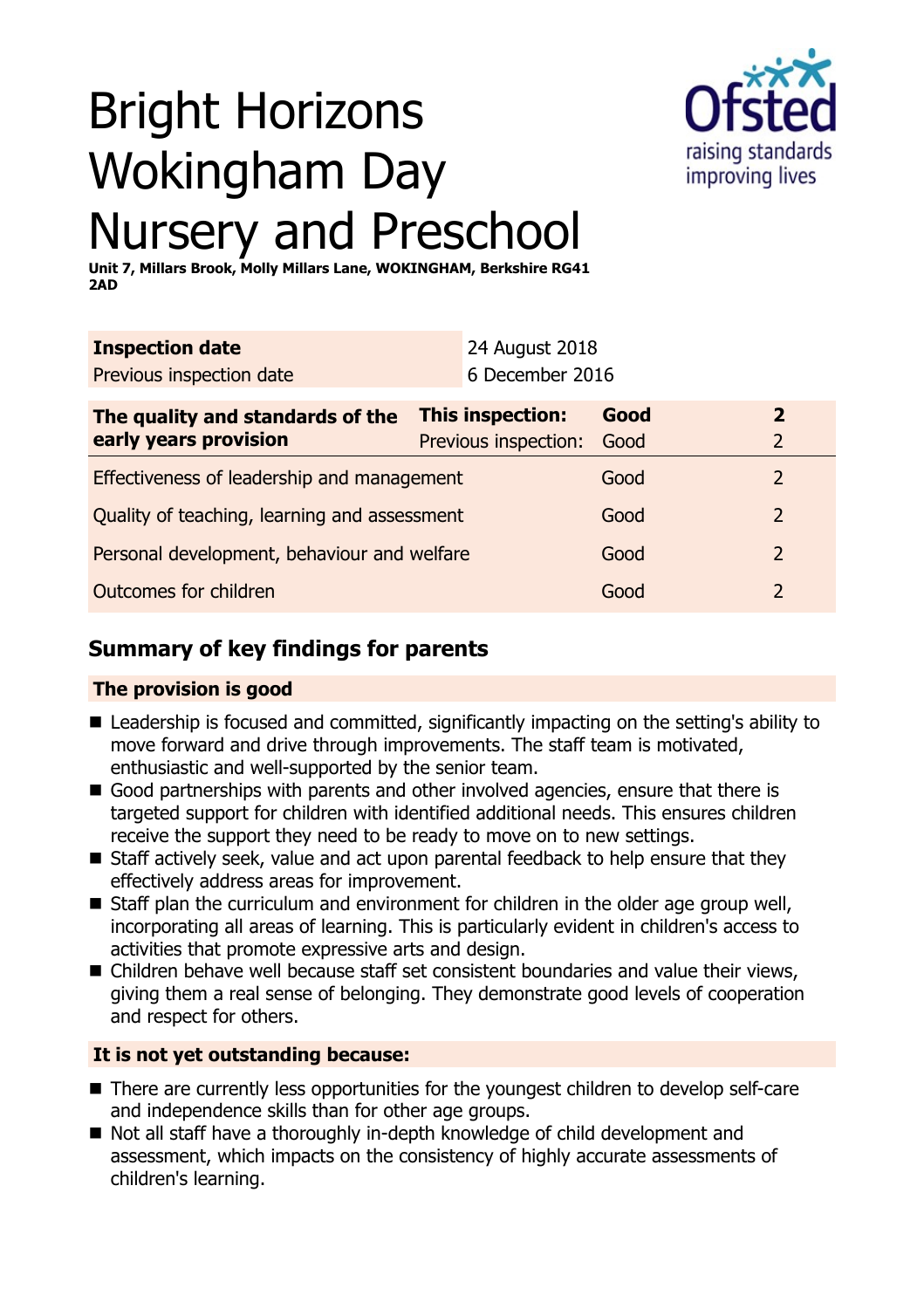## **What the setting needs to do to improve further**

#### **To further improve the quality of the early years provision the provider should:**

- $\blacksquare$  review the organisation and routine for the youngest children to enable them to have more opportunities to develop their skills in self-care and independence
- work with staff that are less confident in assessing children's learning to secure and embed their developing knowledge base, enabling them to produce accurate and precise assessments.

#### **Inspection activities**

- The inspector observed the quality of teaching and the support for children's learning indoors and outdoors.
- $\blacksquare$  The inspector sampled a range of documents, including staff files and records of the progress that children have made.
- $\blacksquare$  The inspector spoke with the parents who were available on the day of the inspection and took account of their views.
- The inspector carried out a joint observation with the manager.
- $\blacksquare$  The inspector held discussions with the senior team and staff throughout the inspection.

#### **Inspector**

Cheryl Walker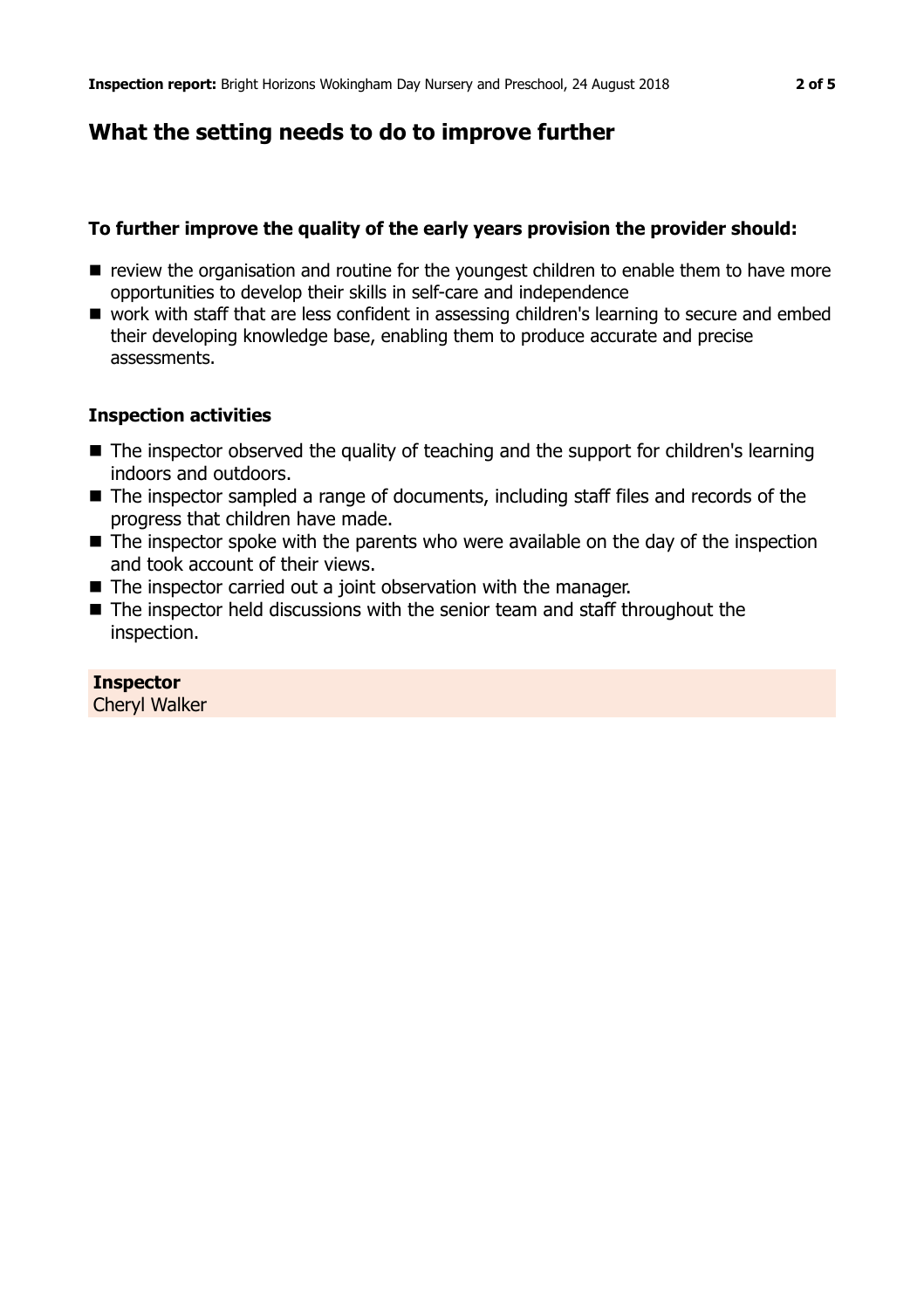# **Inspection findings**

#### **Effectiveness of leadership and management is good**

The new manager is highly motivated and provides a solid foundation for ongoing improvement throughout the setting. Her professional resilience allows her to work through challenging priorities and gain good results. Her hands-on approach helps staff to feel supported and builds trusting relationships with a previously unsettled team. Good systems are developing to monitor the quality of teaching across the setting and the manager is aware of minor weaknesses. Processes for monitoring the progress of different groups of children are underway. Safeguarding is effective. Robust recruitment and vetting procedures ensure staff suitability. Staff demonstrate a clear understanding of their responsibilities in keeping children safe and in ensuring their manager is made aware of any changes that may impact their role.

#### **Quality of teaching, learning and assessment is good**

Staff know the children well and most have a good understanding of what children can do, how they learn and how to help them to progress. As a result, children become active learners because they have input into the curriculum plan. They show great interest in the activities provided. For example, children suggest and help to create the shop in the role play area. They buy real items and use these to create exciting recipes, remaining focused for a long period of time. Staff resource the activities well enabling children to self-select from a wide range of available equipment to enhance and extend their play. Staff are enthusiastic in their interactions with the children, skilfully encouraging them to use their senses when they dig for worms outside. As a result, younger children are keen to explore and engage with their environment.

#### **Personal development, behaviour and welfare are good**

Children settle well because staff are attentive to their needs, providing good levels of emotional support and reassurance. They form strong bonds with their caregivers, supported by effective partnerships with parents. This enables children to feel safe, secure and happy to learn. Children respond well to the high expectations staff set for their behaviour. They learn to respect their friends and work cooperatively together to achieve their goals. Children patiently wait for a turn and accept when they may need to wait for a space at their chosen activity. Clear, everyday routines enable older children to become confident and independent in taking care of their own needs. There are less opportunities however, for the youngest children to begin to develop these skills. There are good systems to support children's transitions throughout the setting and in their final move on to school.

#### **Outcomes for children are good**

Children are motivated to learn. They show control in their physical skills and learn to negotiate space. They listen attentively to stories and engage in conversation. They predict what might happen next and can recall events significant to them. They become involved and concentrate at activities. Some children are very good writers and contribute to the labelling of resources on display.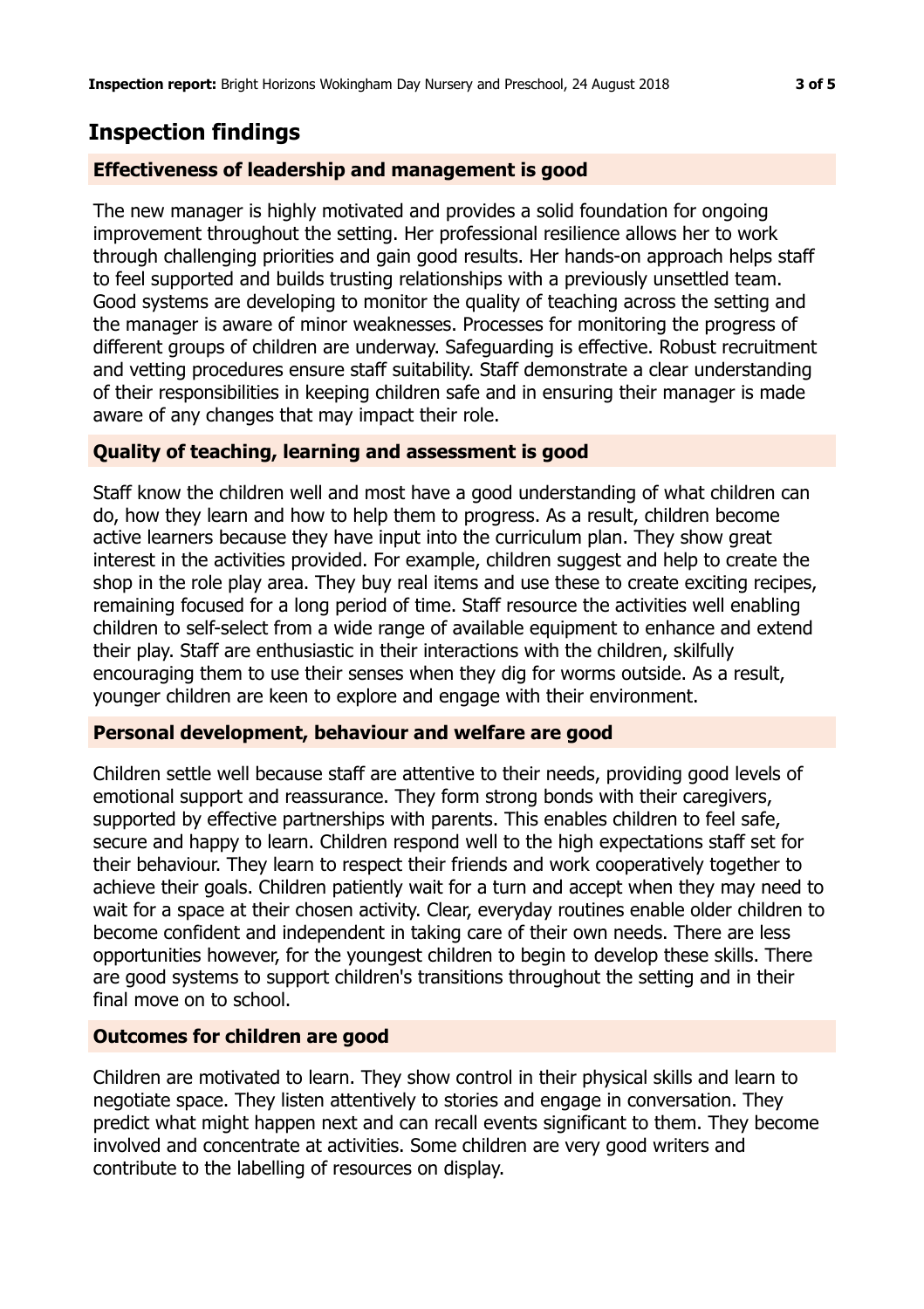## **Setting details**

| Unique reference number                      | EY439405                                                                             |  |
|----------------------------------------------|--------------------------------------------------------------------------------------|--|
| <b>Local authority</b>                       | Wokingham                                                                            |  |
| <b>Inspection number</b>                     | 10067077                                                                             |  |
| <b>Type of provision</b>                     | Full day care                                                                        |  |
| <b>Registers</b>                             | Early Years Register, Compulsory Childcare<br>Register, Voluntary Childcare Register |  |
| Day care type                                | Childcare on non-domestic premises                                                   |  |
| Age range of children                        | $0 - 5$                                                                              |  |
| <b>Total number of places</b>                | 83                                                                                   |  |
| Number of children on roll                   | 81                                                                                   |  |
| Name of registered person                    | Kidsunlimited Limited                                                                |  |
| Registered person unique<br>reference number | RP900864                                                                             |  |
| Date of previous inspection                  | 6 December 2016                                                                      |  |
| <b>Telephone number</b>                      | 0118 9893674                                                                         |  |

The nursery registered in 2012. It is located in Wokingham, Berkshire. The nursery is open each weekday from 7.30am to 6pm all year round, excluding bank holidays. There are 27 staff working with the children. Of these, 16 hold appropriate early years qualifications. The nursery receives funding for the provision of free early years education for children aged two, three and four years.

This inspection was carried out by Ofsted under sections 49 and 50 of the Childcare Act 2006 on the quality and standards of provision that is registered on the Early Years Register. The registered person must ensure that this provision complies with the statutory framework for children's learning, development and care, known as the early years foundation stage.

Any complaints about the inspection or the report should be made following the procedures set out in the guidance Complaints procedure: raising concerns and making complaints about Ofsted, which is available from Ofsted's website: www.ofsted.gov.uk. If you would like Ofsted to send you a copy of the guidance, please telephone 0300 123 4234, or email [enquiries@ofsted.gov.uk.](mailto:enquiries@ofsted.gov.uk)